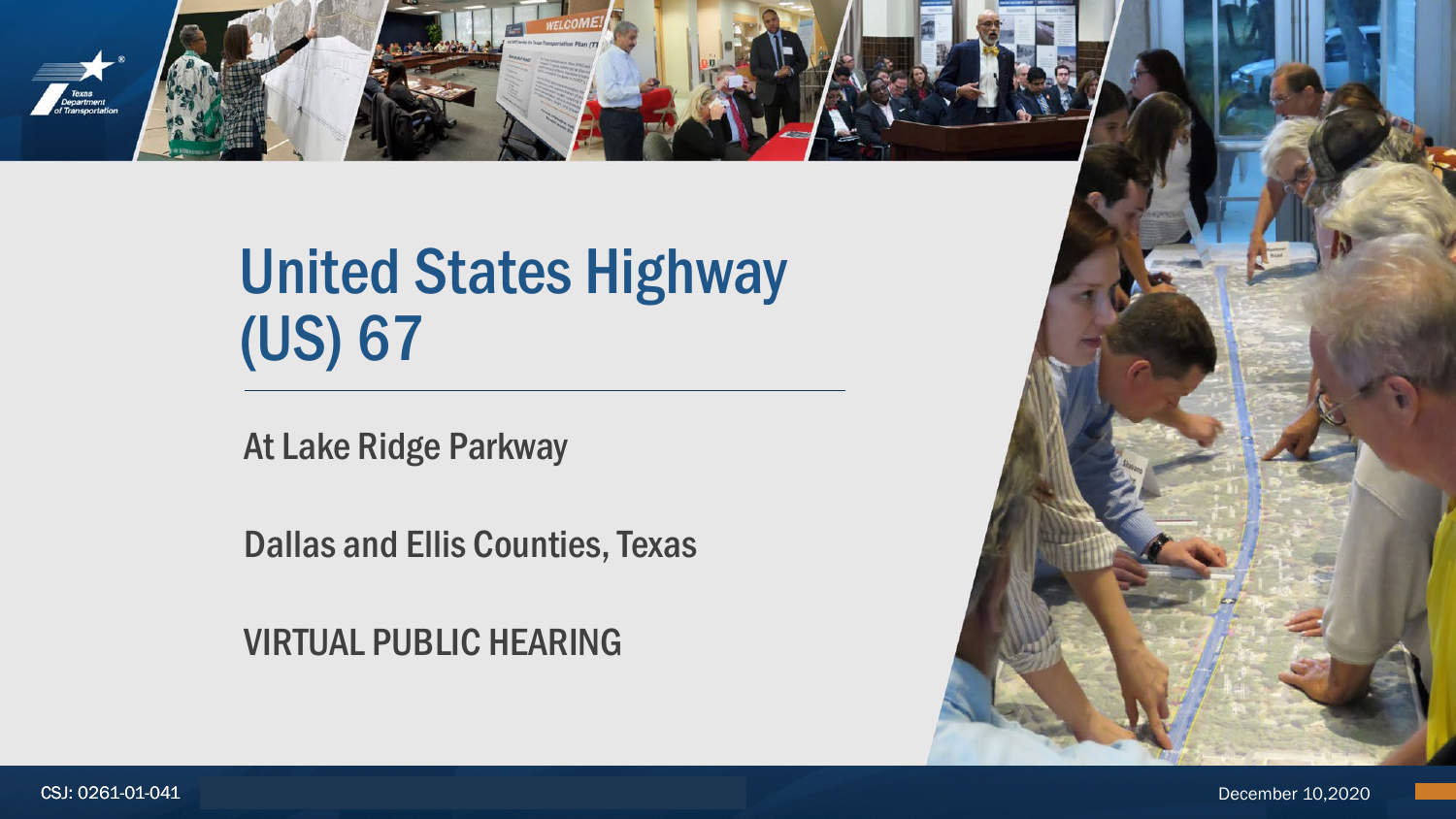TxDOT changed the in-person public hearing to a virtual format in response to the COVID-19 outbreak.

The virtual public hearing and TxDOT website will provide the same information as an in-person hearing would have.

### **Share Facts About COVID-19**

Know the facts about coronavirus disease 2019 (COVID-19) and help stop the spread of rumors.



**FACT**  $\overline{2}$ 

**FACT** 

of exposure.

Diseases can make anyone sick regardless of their race or ethnicity.

People of Asian descent, including Chinese Americans, are not more likely to get COVID-19 than any other American. Help stop fear by letting people know that being of Asian descent does not increase the chance of getting or spreading COVID-19.

Some people are at increased risk of

getting COVID-19.

People who have been in close contact with a person known to have COVID-19 or people who live in or have recently been in an area with ongoing spread are at an increased risk

Someone who has completed

infection to other people.

For up-to-date information, visit CDC's

coronavirus disease 2019 web page.

quarantine or has been released

from isolation does not pose a risk of

You can help stop COVID-19 **FACT** by knowing the signs

- and symptoms: - Fever
- Cough
- Shortness of breath
- Seek medical advice if you
- Develop symptoms
- **AND**
- Have been in close contact with a person known to have COVID-19 or if you live in or have recently been in an area with ongoing spread of COVID-19.



Wash your hands often with soap and water for at least 20 seconds, especially after blowing your nose, coughing, or sneezing; going to the bathroom; and before eating or preparing food.

- Avoid touching your eyes, nose, and mouth with unwashed hands.
- Stay home when you are sick.
- Cover your cough or sneeze with a tissue, then throw the tissue in the trash.

For more information: www.cdc.gov/COVID19

There are simple things you can

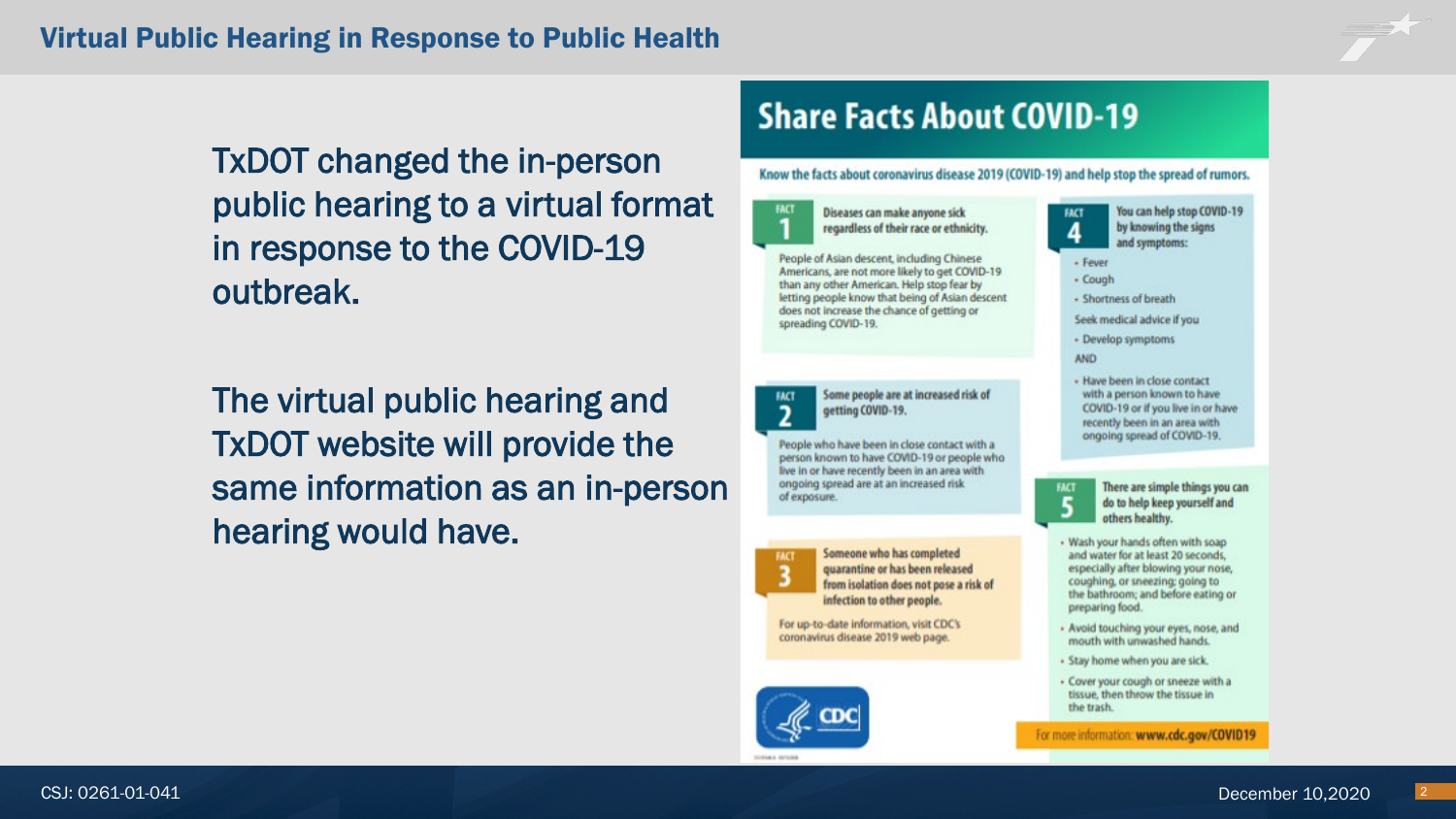1. Inform the public of project status and project recommendations.

2. Describe the project so the public can determine how they may be affected.

3. Provide the public the opportunity to provide input.

4. Develop a record of public participation.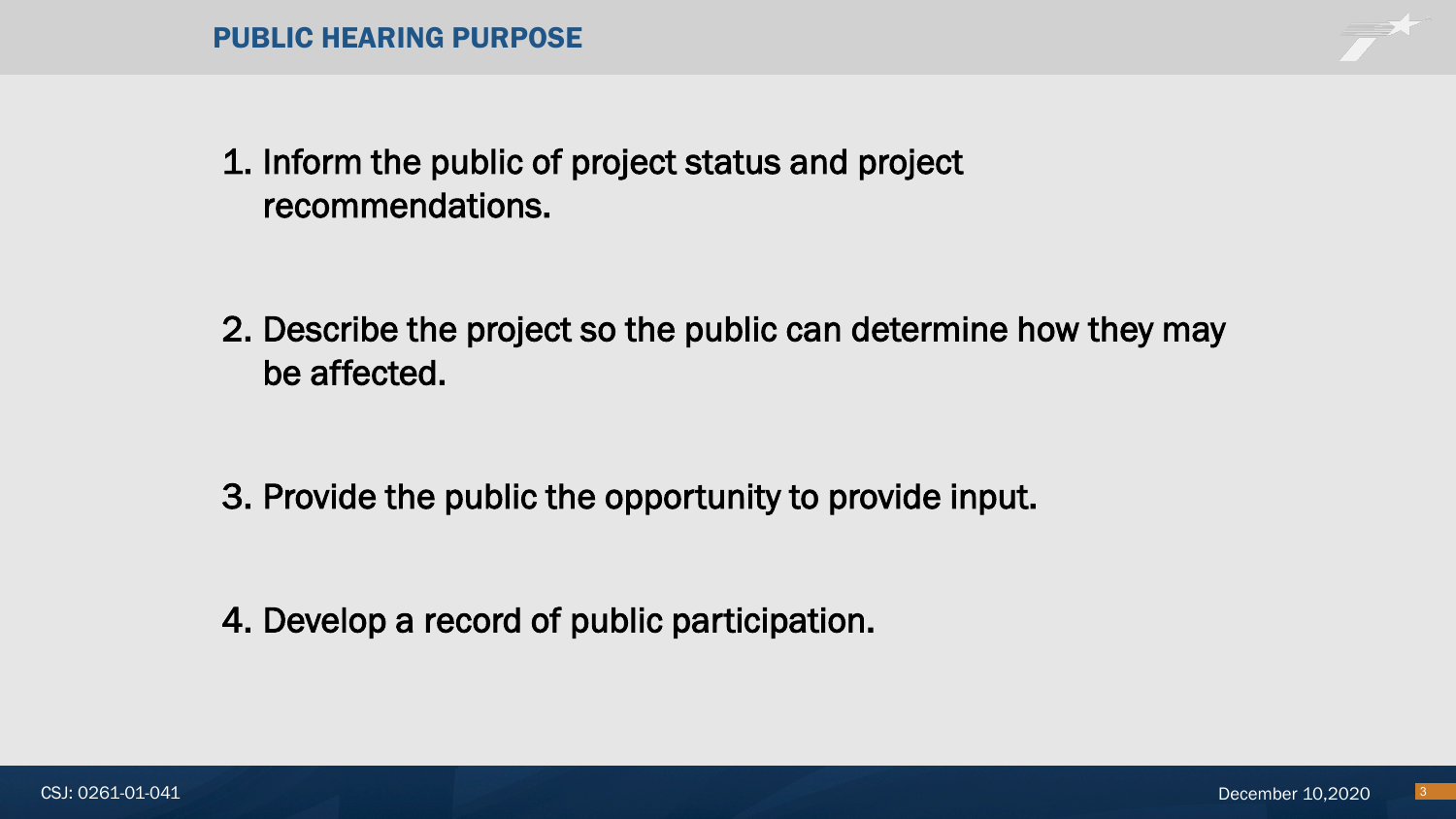# We Request Your Feedback

Please submit your comments regarding the information presented in this Virtual Public Hearing by using any of the methods below by December 30, 2020.



For general questions about the presentation or the project, please contact TxDOT Project Manager, Dan Peden, P.E. at [Dan.Peden@txdot.gov.](mailto:Nelson.Underwood@txdot.gov) The public may email at any time in the project development process to ask questions about the project.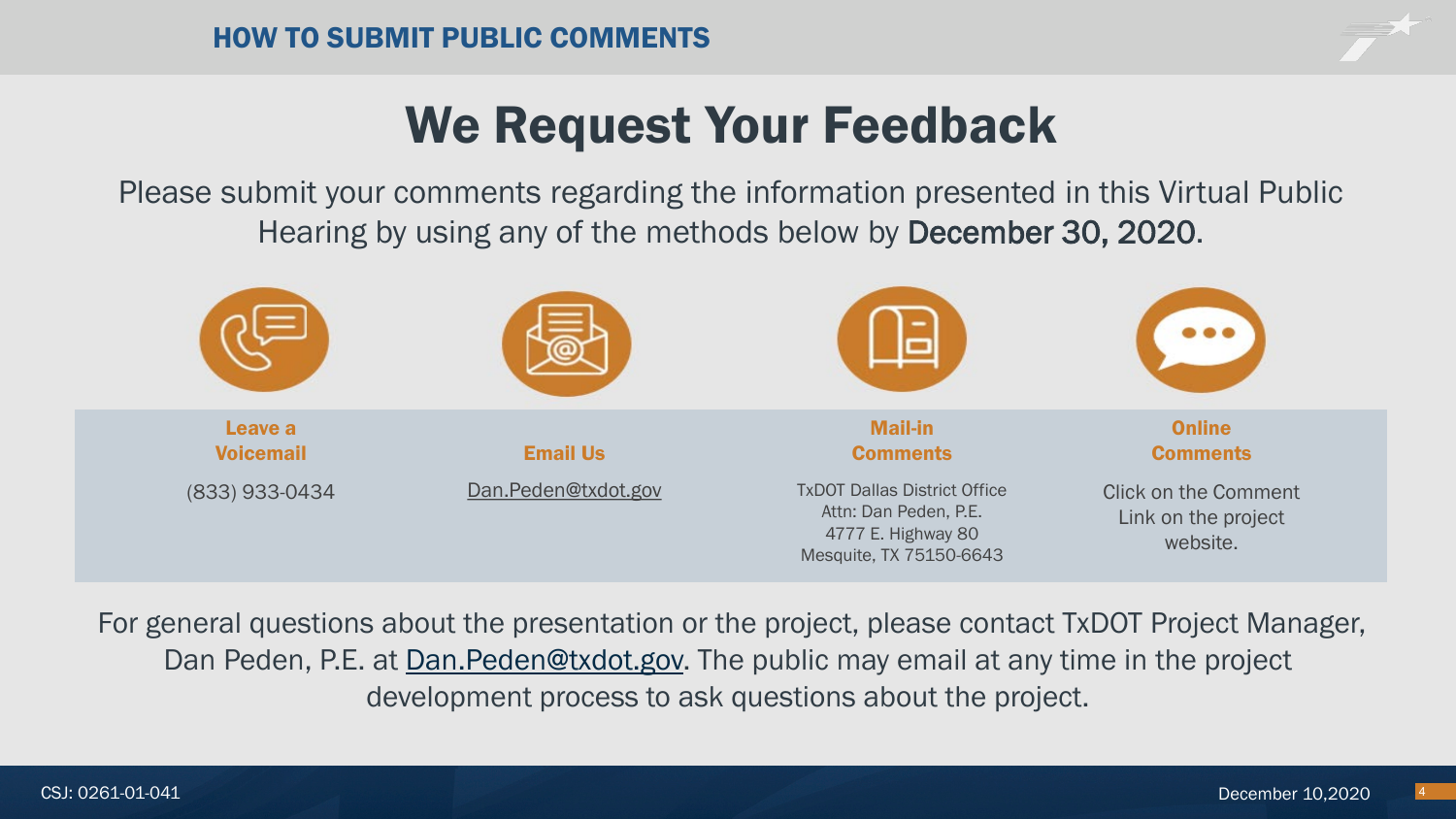## Websites:

• [www.keepitmovingdallas.com/US67](http://www.keepitmovingdallas.com/) Direct site link to the posted materials

### • [www.txdot.gov](http://www.txdot.gov/)

Search "Public Meetings and Hearings"

The information presented on these websites is the same information being presented in this video.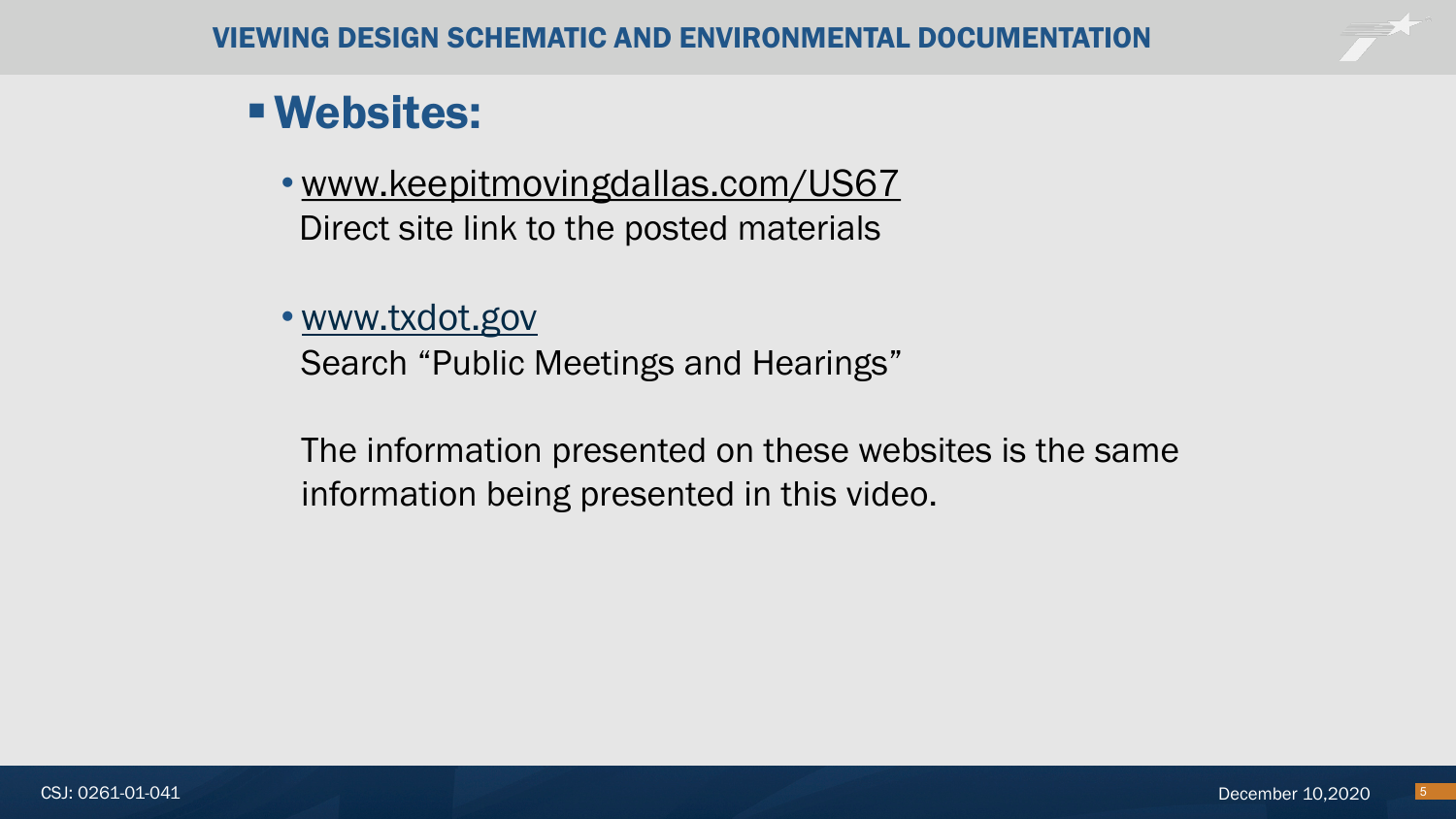#### PROJECT LOCATION, NEED AND PURPOSE



#### PROJECT LIMITS:

- **US 67 at Lake Ridge Parkway**
- **Project Length: 1.8 miles**
- City of Cedar Hill
- **Dallas and Ellis Counties**

#### PROJECT NEED:

- **Insufficient transportation network**
- **Increase in population causing** increased traffic volumes and conflicting movements
- **Safety concerns**

### PROJECT PURPOSE:

- **Provide reliable transportation route**
- Improve mobility, operations, and access
- Replace existing facility with grade separation that meets current design standards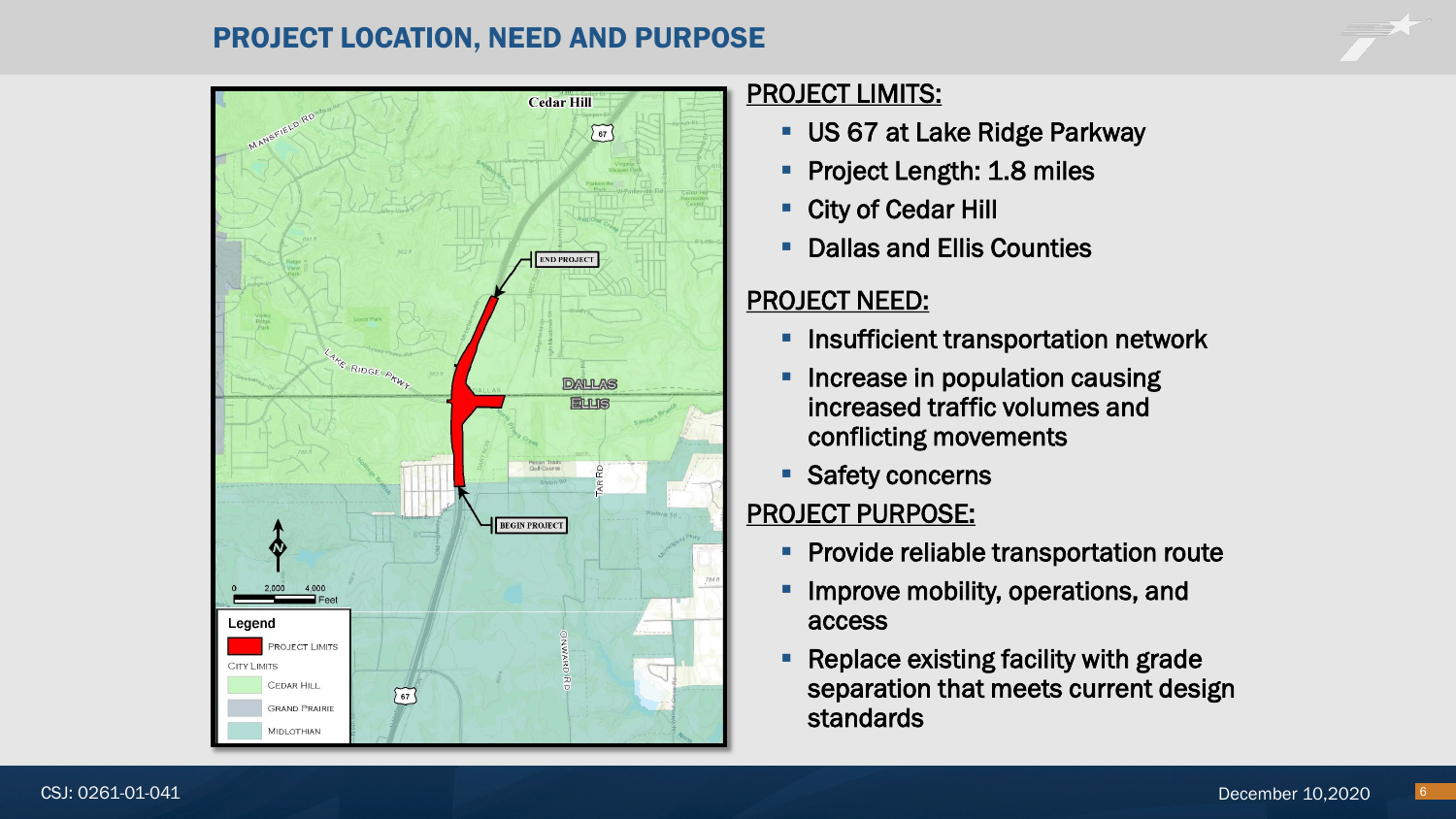

The Existing US 67 Mainlanes:

- **Figure 12-foot travel lanes (two in each direction)**
- 6-foot inside and 10-foot outside shoulders
- **34-foot grassy median between northbound and** southbound mainlanes

The Existing US 67 Frontage Roads:

- **Figure 12-foot travel lanes (two in each direction)**
- 4-foot inside and outside shoulders
- Open ditches
- **Typical 355 to 420-foot-wide right of way**
- **-** Lake Ridge Parkway is a T-intersection at southbound frontage road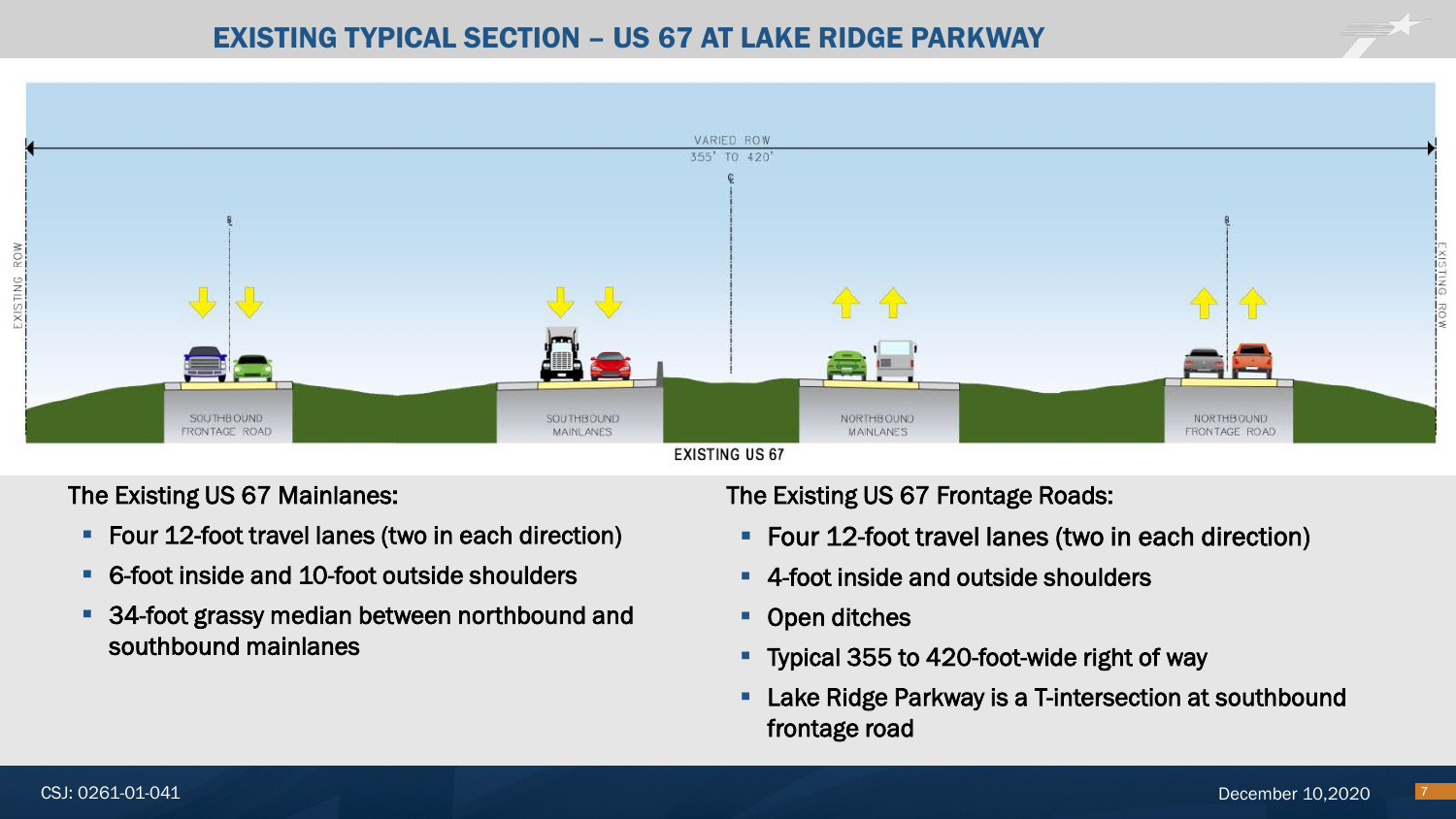

The Proposed US 67 Mainlanes:

- Four 12-foot travel lanes (two in each direction)
- 22-foot inside shoulder and 10-foot outside shoulders
- **22-foot inside shoulder would be restriped in the** future for one additional travel lane in each direction
- **26-foot grassy median between northbound and** southbound mainlanes

The Proposed US 67 Frontage Roads:

- **Figure 12-foot travel lanes (two in each direction)**
- 8-foot inside and outside shoulders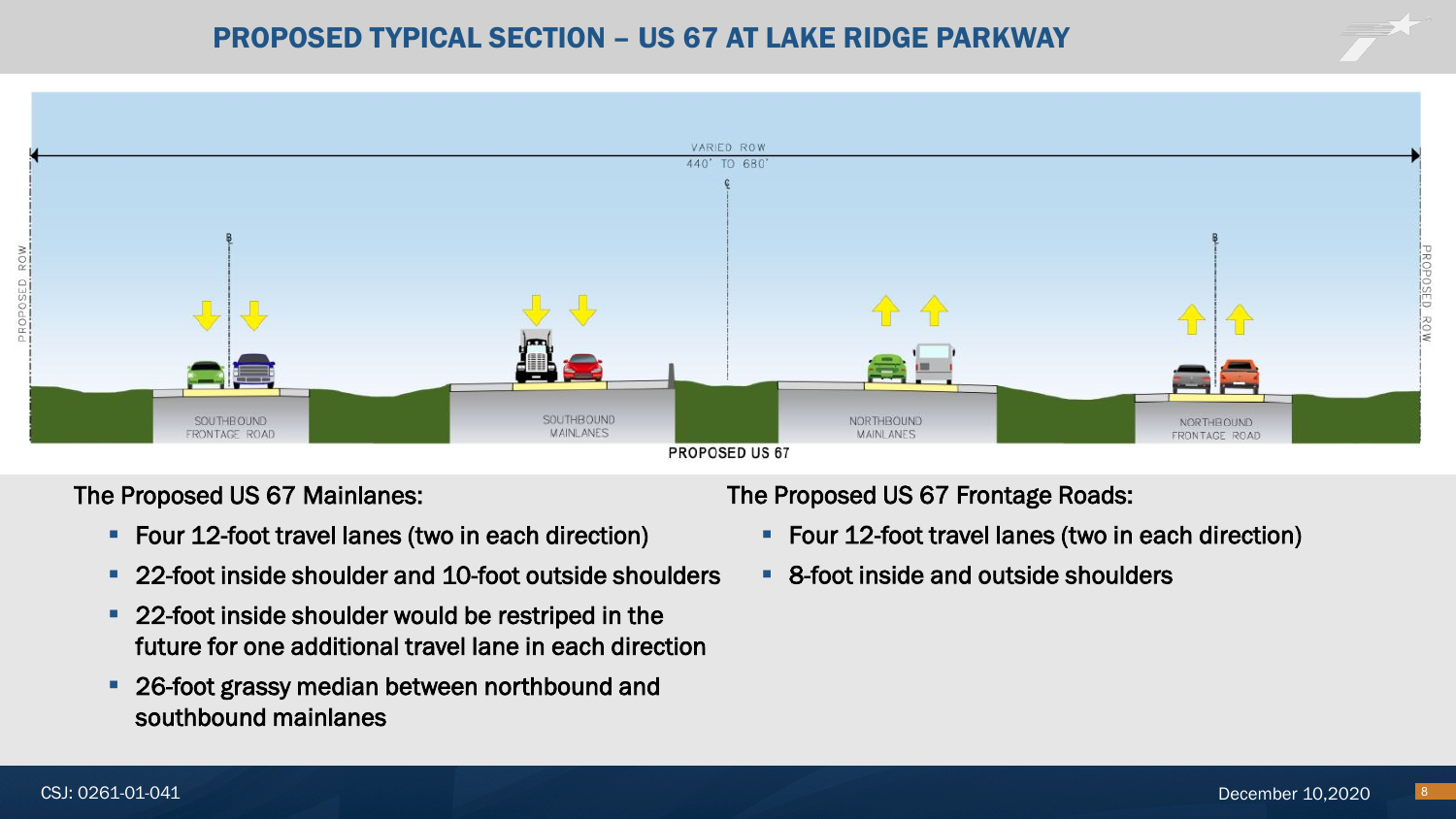#### PROPOSED TYPICAL SECTION – US 67 AT LAKE RIDGE PARKWAY



The Proposed Lake Ridge Parkway at US 67 Grade Separation:

- **Six 12-foot lanes (three in each direction)**
- **10-foot raised median**
- Curb and gutter
- **Texas U-turns**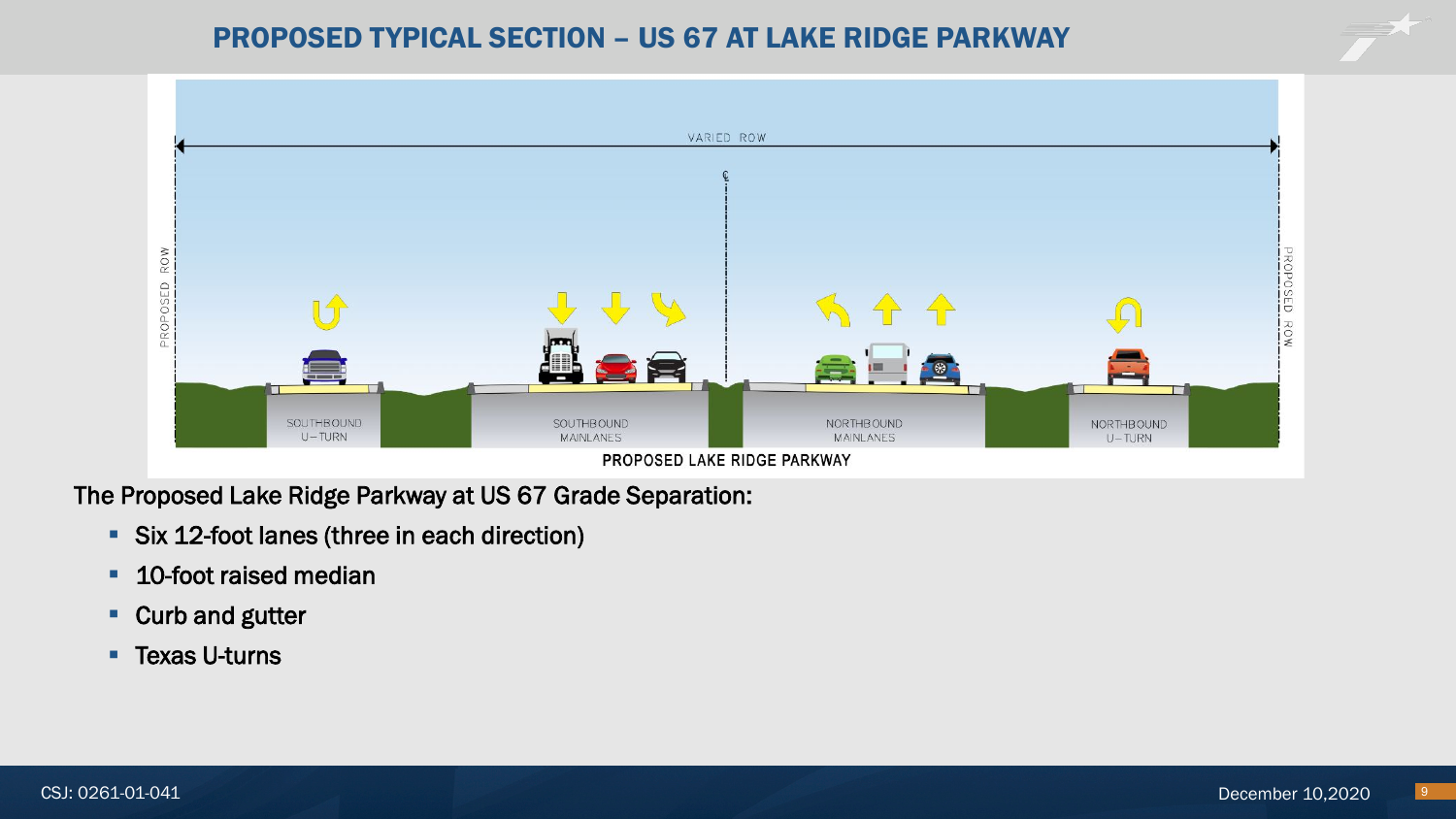

## **Underground and overhead utilities**

- Adjustments and relocations may be required prior to and during construction of the proposed project
- No substantial service interruptions are anticipated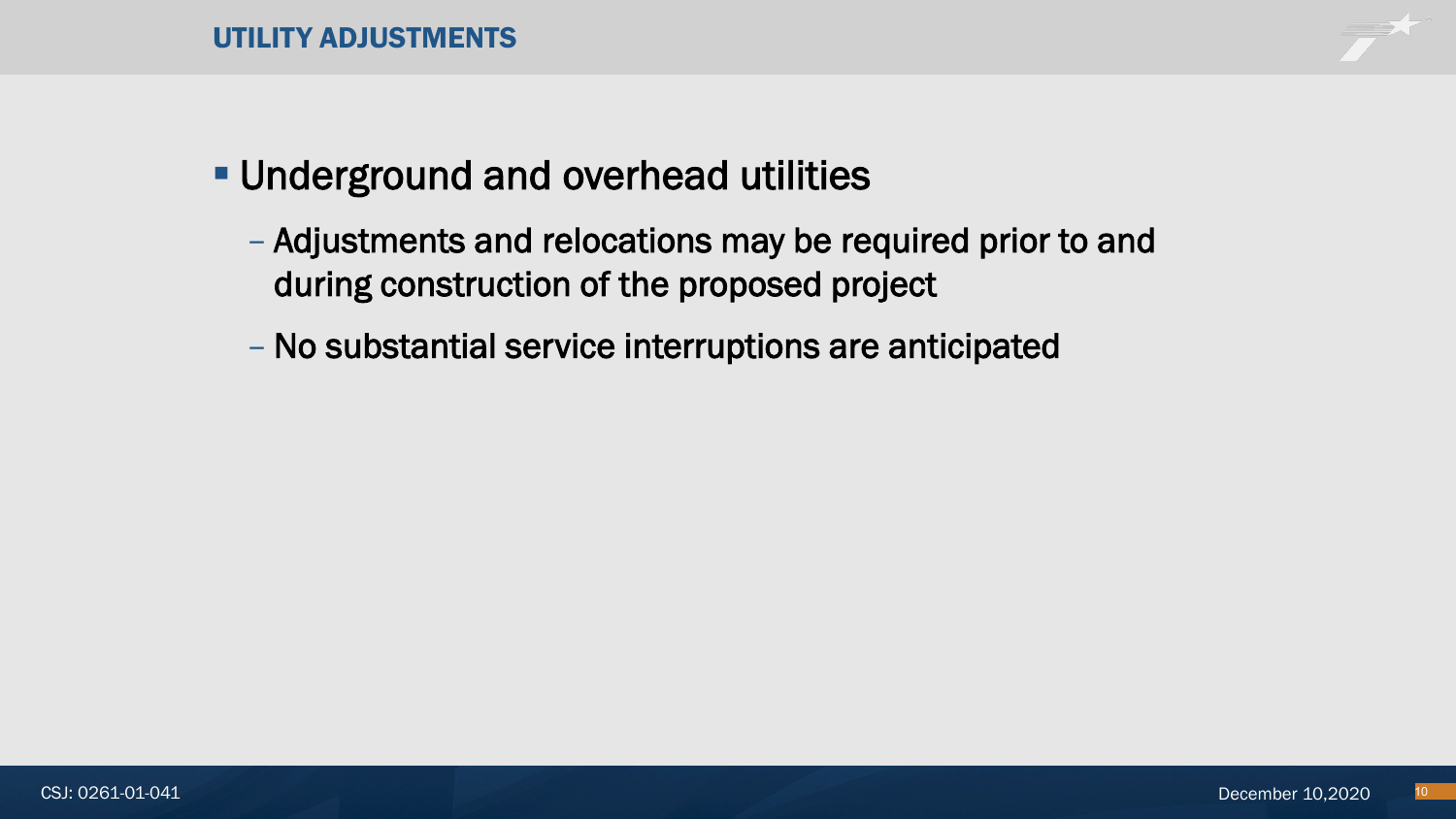

**Anticipated Ready to Let Date** October 2023

> Construction Duration Approximately 2 years

Estimated Total Project Cost Approximately \$57.8 Million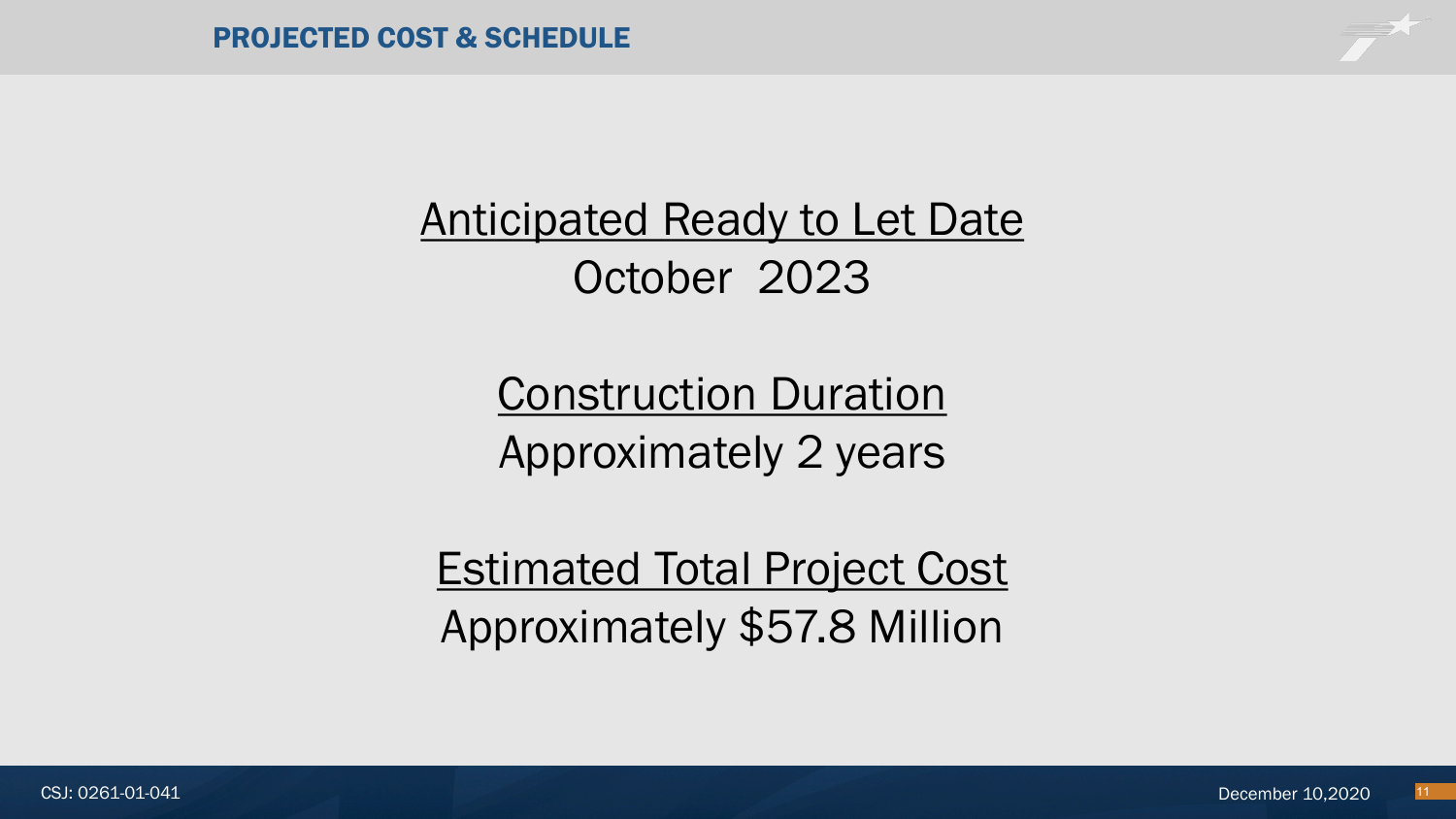#### OUTREACH METHODS

- **Newspaper Notices** 
	- Dallas Morning News

– Al Dia

- Focus Daily News
- **Mailings** 
	- Elected Officials
	- Adjacent Property Owners
- Website Postings
	- KeepItMovingDallas.com
	- TxDOT.gov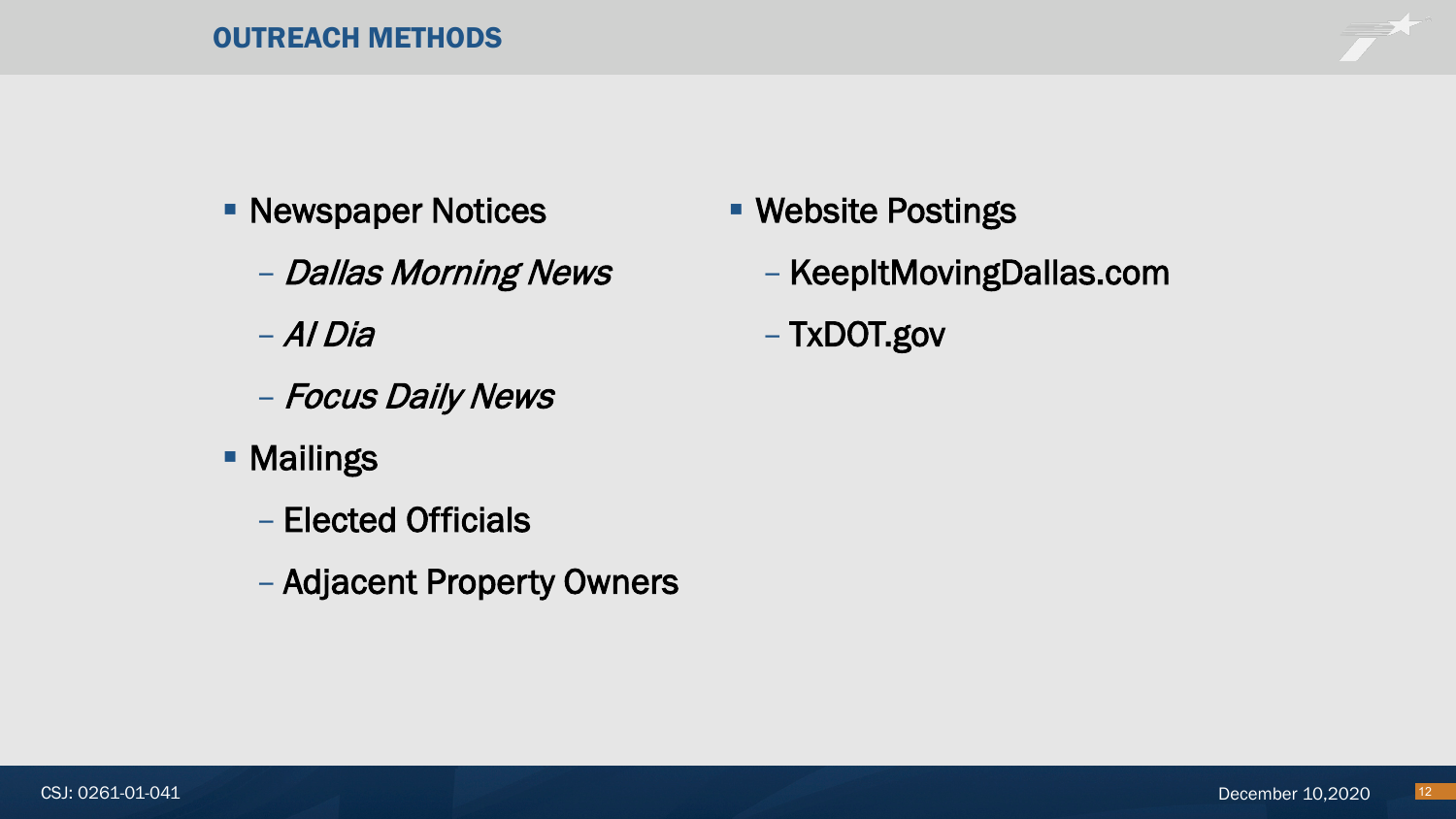The environmental review, consultation, and other actions required by applicable Federal environmental laws for this project are being, or have been, carried-out by TxDOT pursuant to 23 U.S.C. 327 and a Memorandum of Understanding dated December 9, 2019, and executed by FHWA and TxDOT.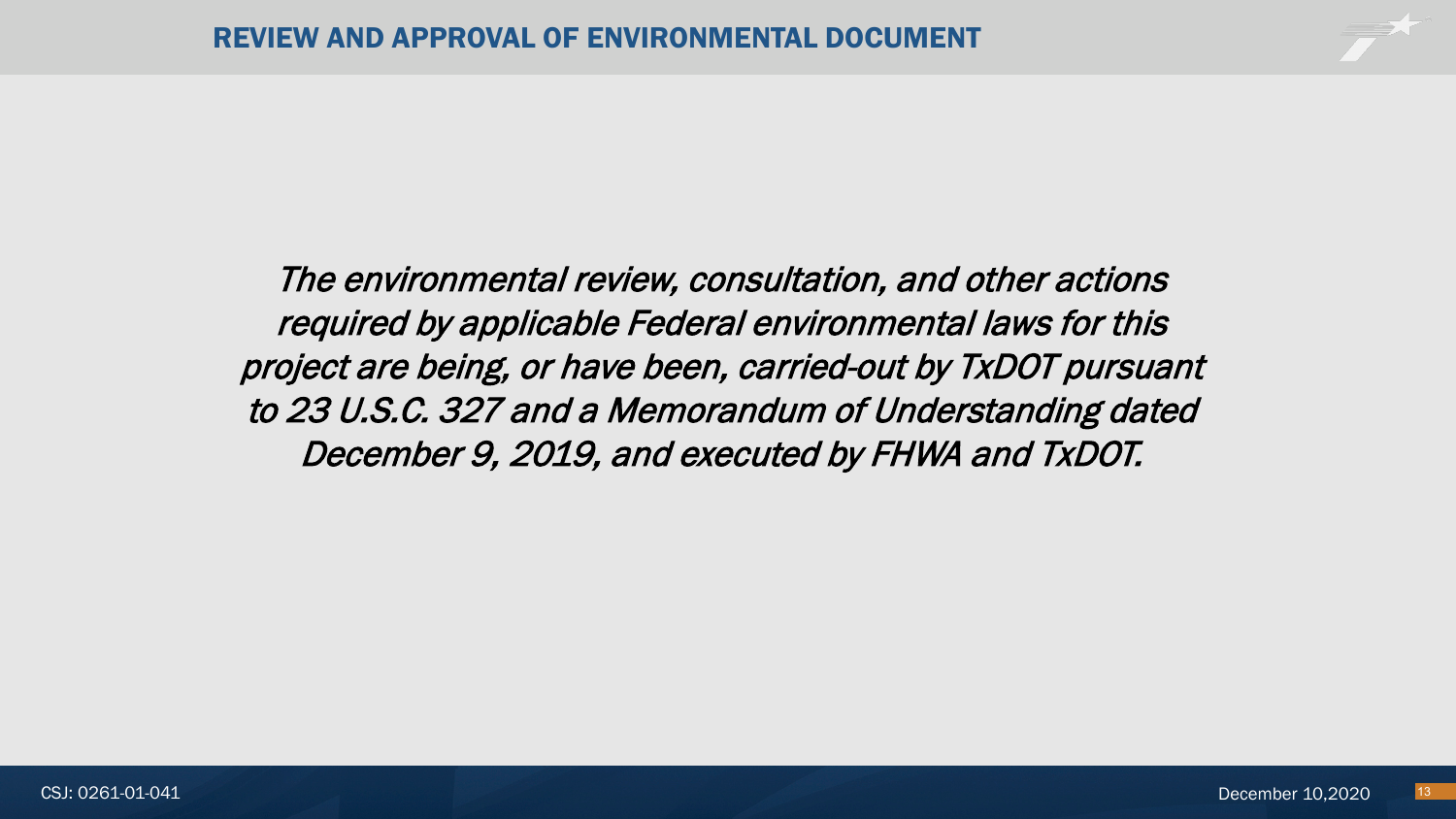- **Right of Way/Displacements**
- **Traffic Noise**
- Community/Socioeconomic
- **Air Quality**
- **Visual/Aesthetics**
- **Archeological Resources**
- **Historic Resources**
- Water Resources
- Wetlands/Waters of the U.S.
- **Biological Resources**
- **Hazardous Materials**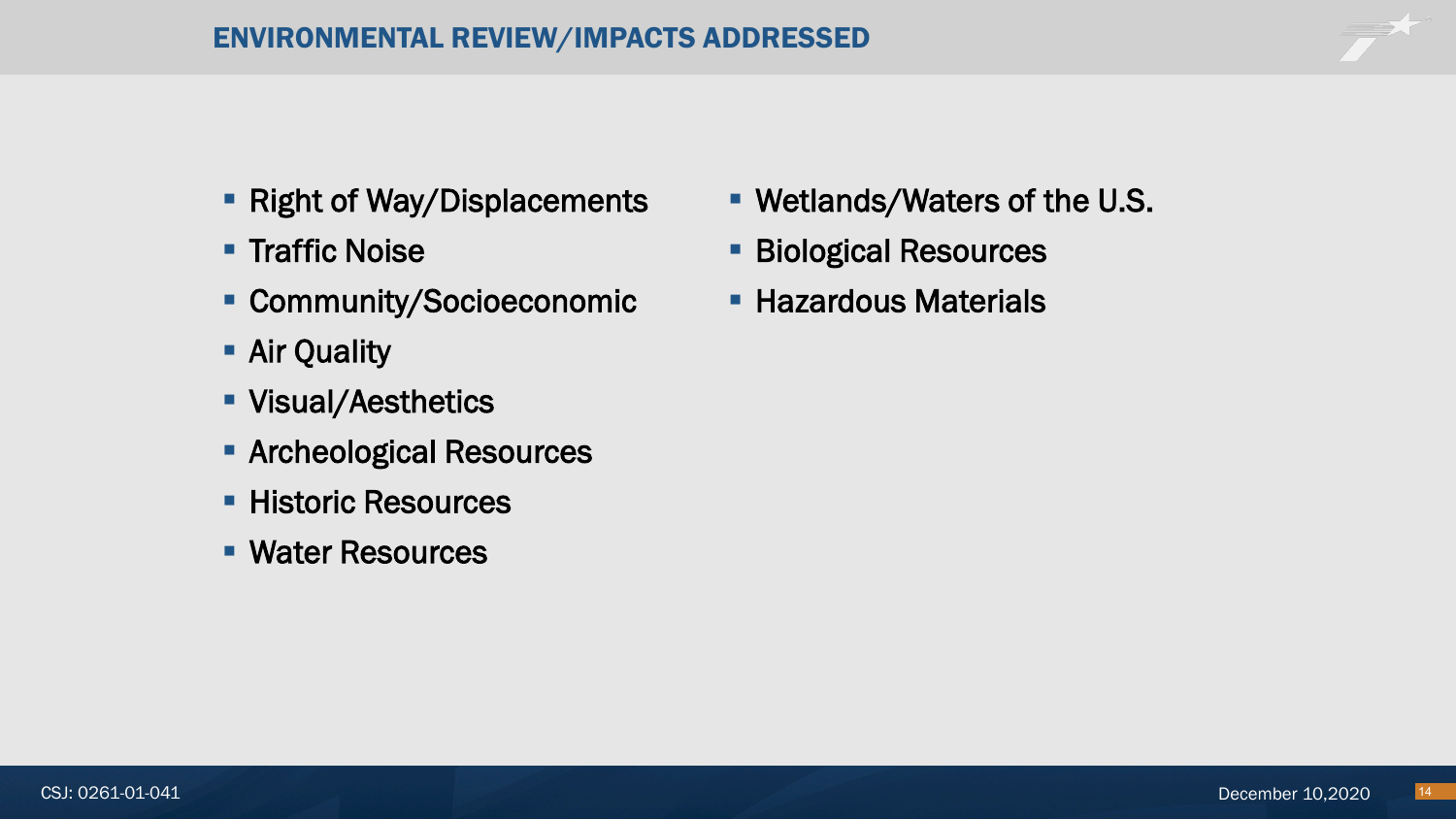## Proposed Right of Way (ROW)/Displacements

- Approximately 60.38 acres of proposed ROW
- Displacements
	- One commercial building
- All ROW acquisition would be completed in accordance with the Uniform Relocation Assistance and Real Property Acquisition Policies Act of 1970, as amended
- For Information on displacements call TxDOT Dallas District Office at (214) 320-6696 or visit the project website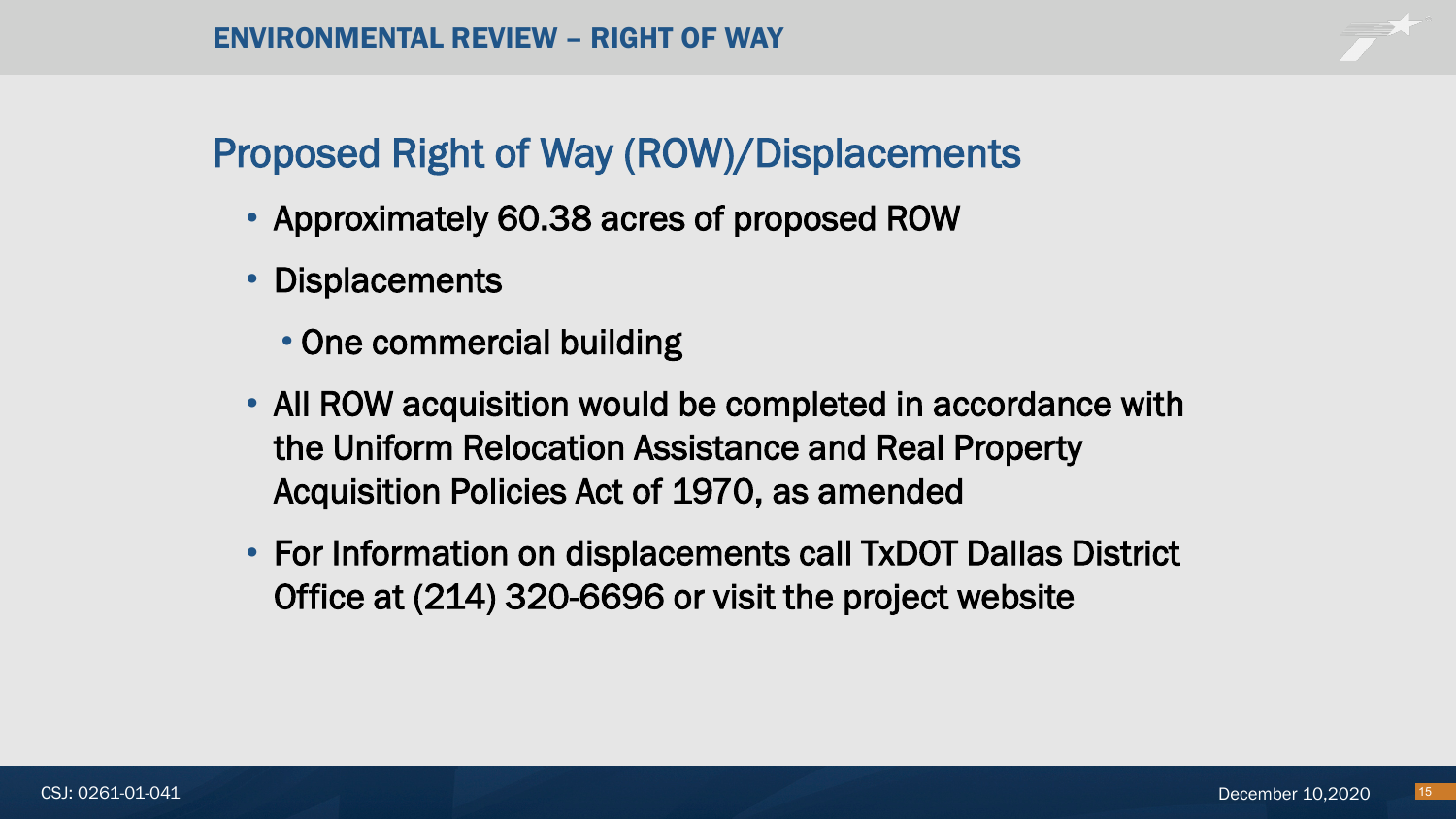## Waters of the U.S., including Wetlands

• The proposed project would not impact waters of the U.S., including wetlands.

## **Floodplains**

- The proposed project is located outside of the floodplain.
- The hydraulic design for this project would be in accordance with current FHWA, TxDOT, and local design policies, laws, regulations, and standards.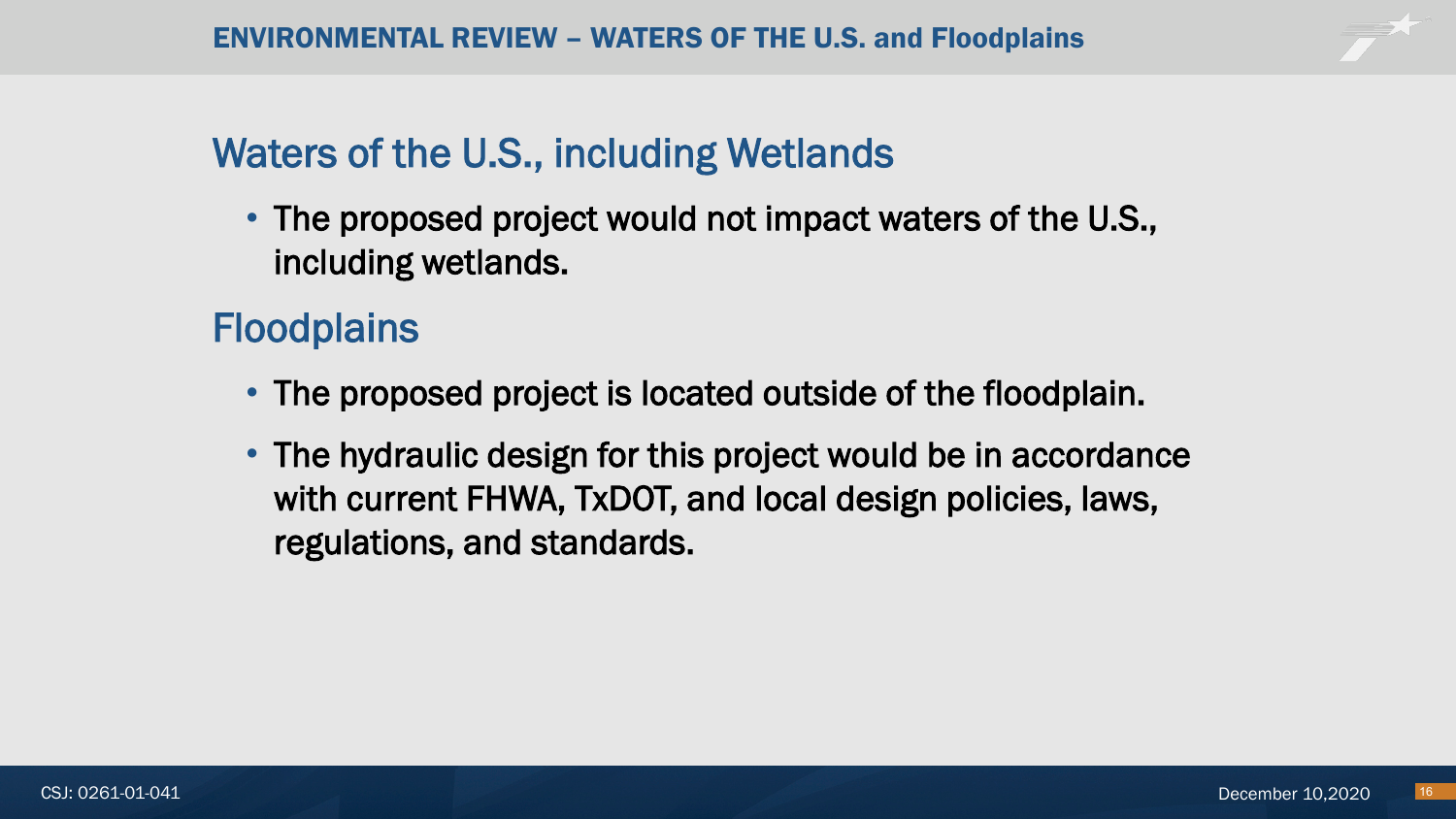## Cultural Resources

- No historic-age buildings within the Area of Potential Effects meet eligibility criteria for listing on the National Register of Historic Places.
- No archeological resources were identified during the site survey for the 90 percent of the project area that was granted right-of-entry.
- An intensive archeological survey is required prior to construction for 6 parcels that were not granted right-of-entry.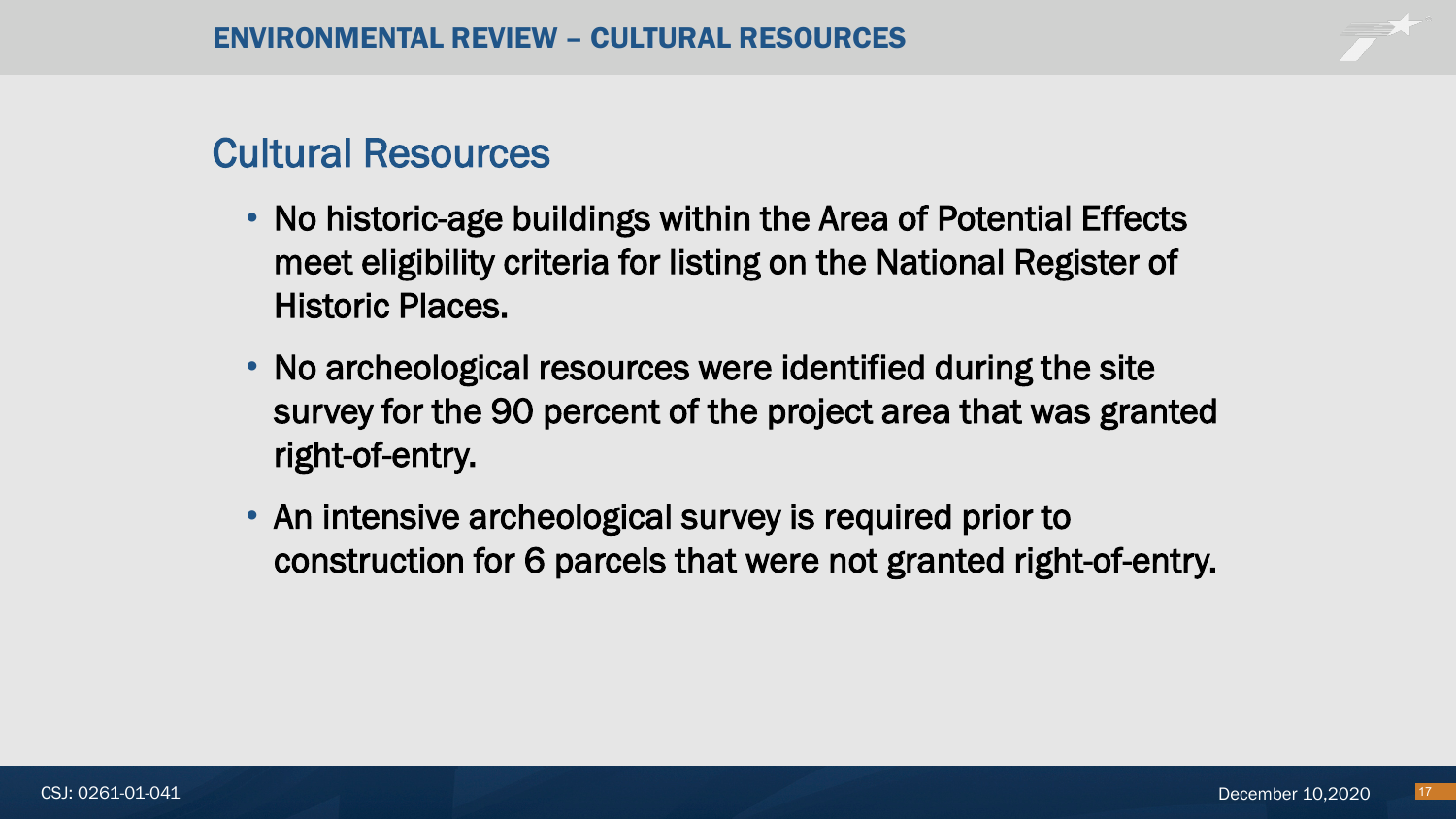## Hazardous Materials

- Three hazardous materials sites pose a low environmental risk.
- All low-risk sites are commercial properties.
- ROW would be purchased from two low risk sites.
- Special provisions will be included in the construction plans to handle hazardous materials and/or petroleum contamination according to applicable federal, state and local regulations.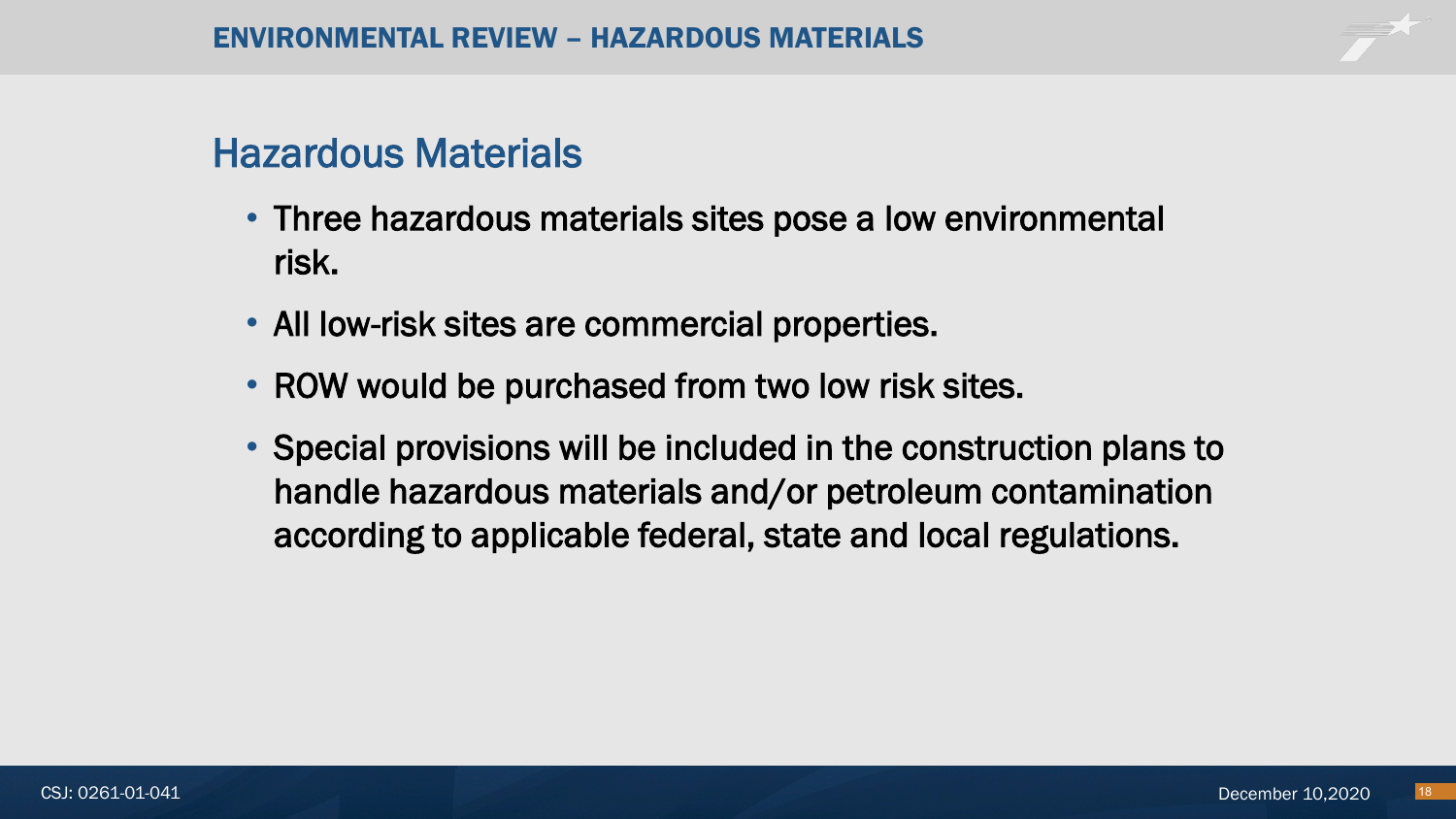## Traffic Noise

- Traffic Noise Analysis showed traffic noise impacts to two receivers.
- Mitigation was analyzed for all impacted receivers.
- Noise barriers determined to not be feasible and reasonable for the impacted receivers.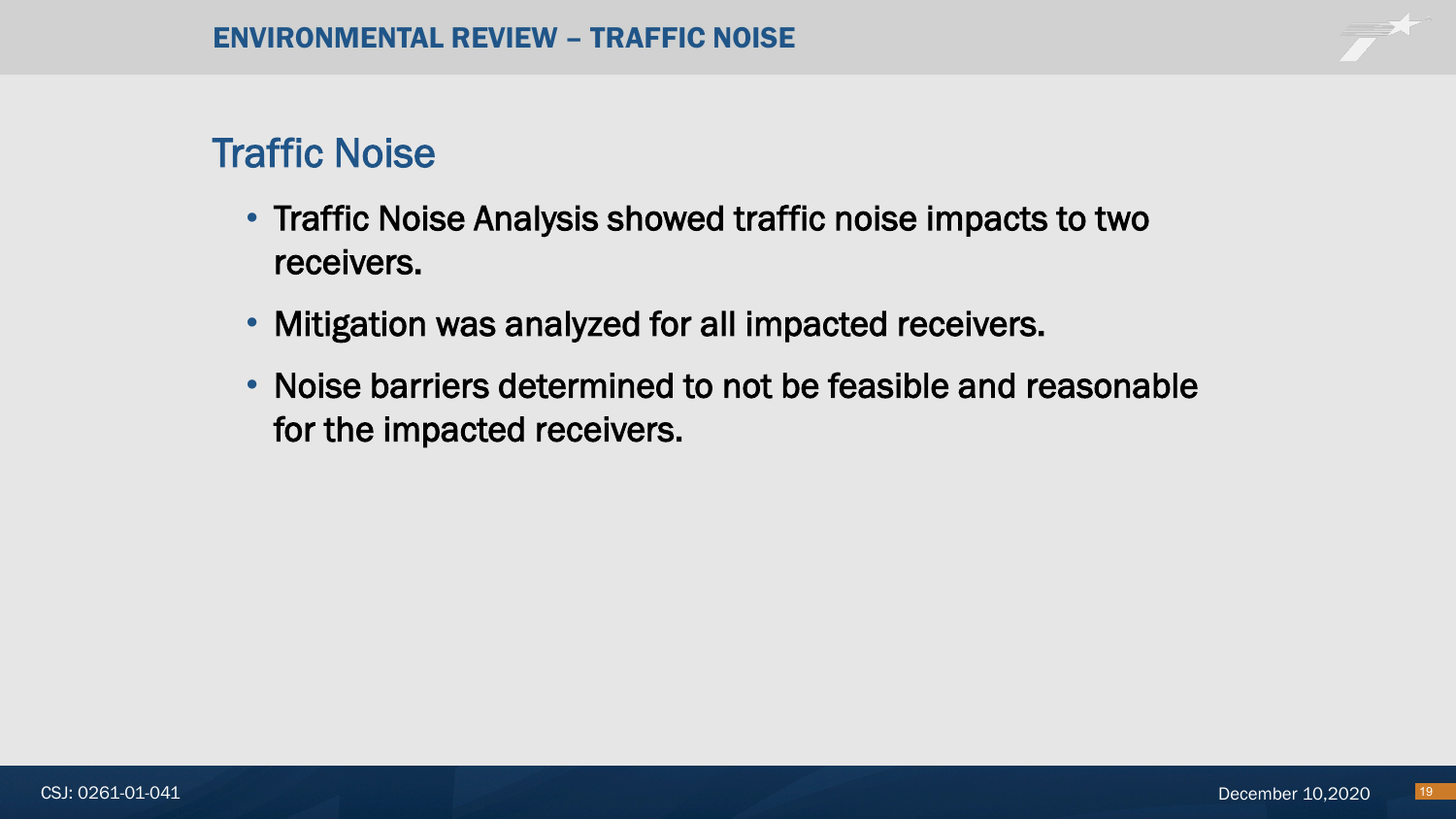## Conclusion:

• Studies, analyses, and evaluation of the proposed project indicate no significant impacts.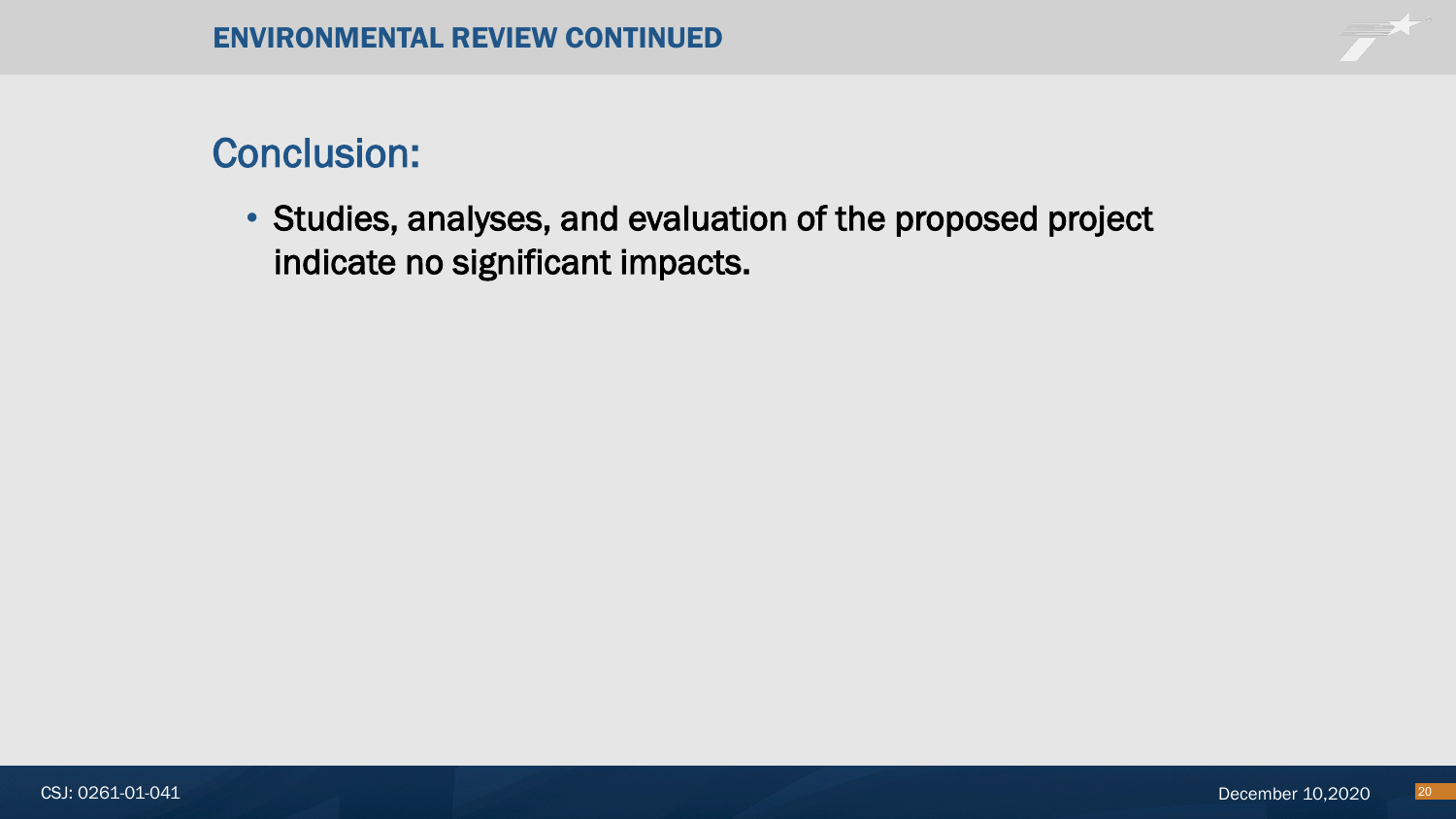#### NEXT STEPS AND TIMELINE

- Public Comment Period Ends December 30, 2020
- Anticipated Environmental Clearance February 2021
- ROW Acquisition Begins May 2021\*
- Utility Relocation Begins –May 2022\*
- Construction Ready to Let October 2023\*

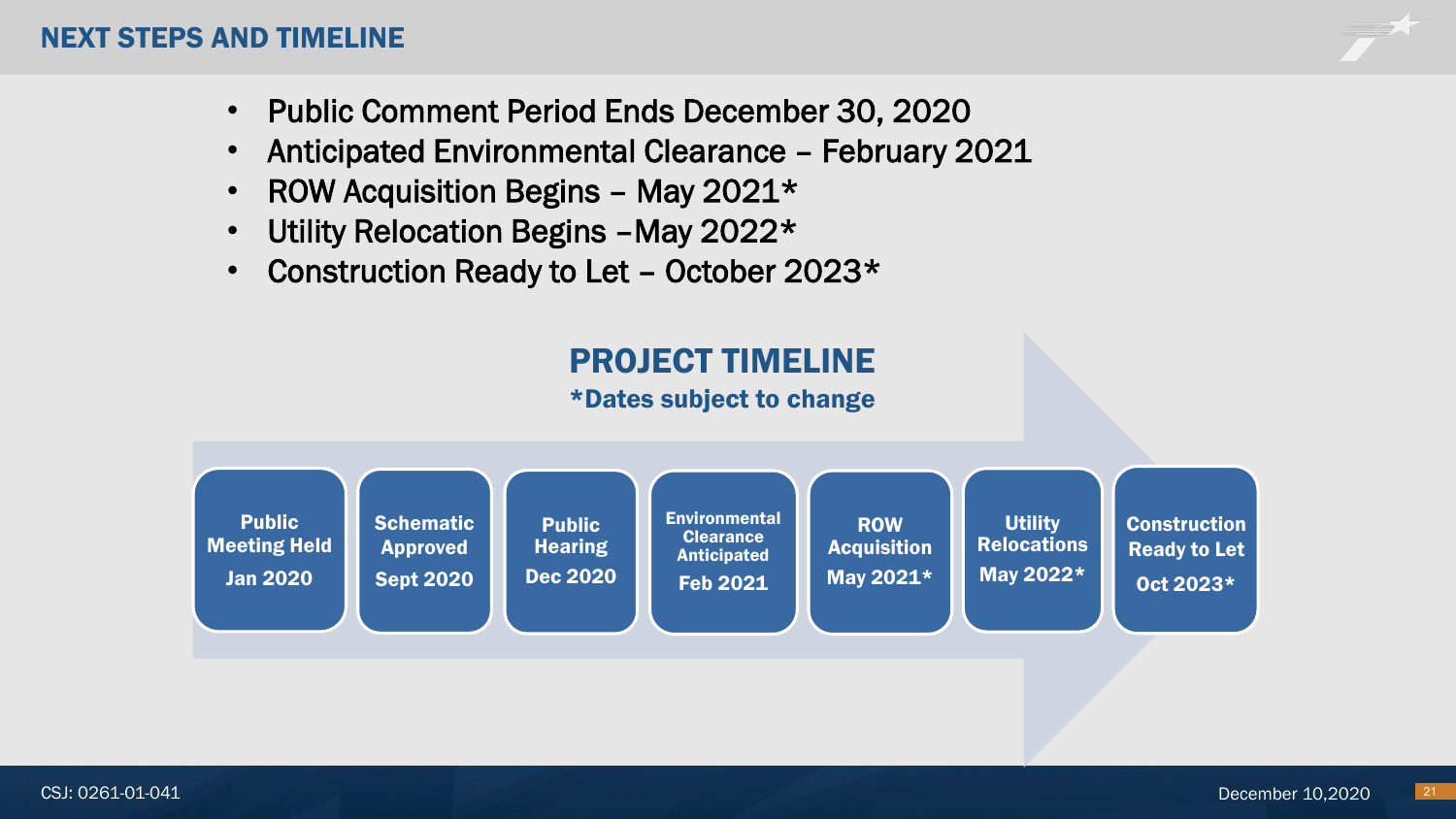# We Request Your Feedback

Please submit your comments regarding the information presented in this Virtual Public Hearing by using any of the methods below by December 30, 2020.



### [www.keepitmovingdallas.com/](https://urldefense.proofpoint.com/v2/url?u=http-3A__www.keepitmovingdallas.com_SL288&d=DwQFAg&c=euGZstcaTDllvimEN8b7jXrwqOf-v5A_CdpgnVfiiMM&r=UOEffYR8ogz21vnecV67tQ&m=XZqJd5YYIzRBzEO5_9d7OvJGPfd7J2Etpclviqn5uZg&s=9KGgb0YId3YaOekKl4-68SDFxj8xuq41xpX2uDiT310&e=)US67